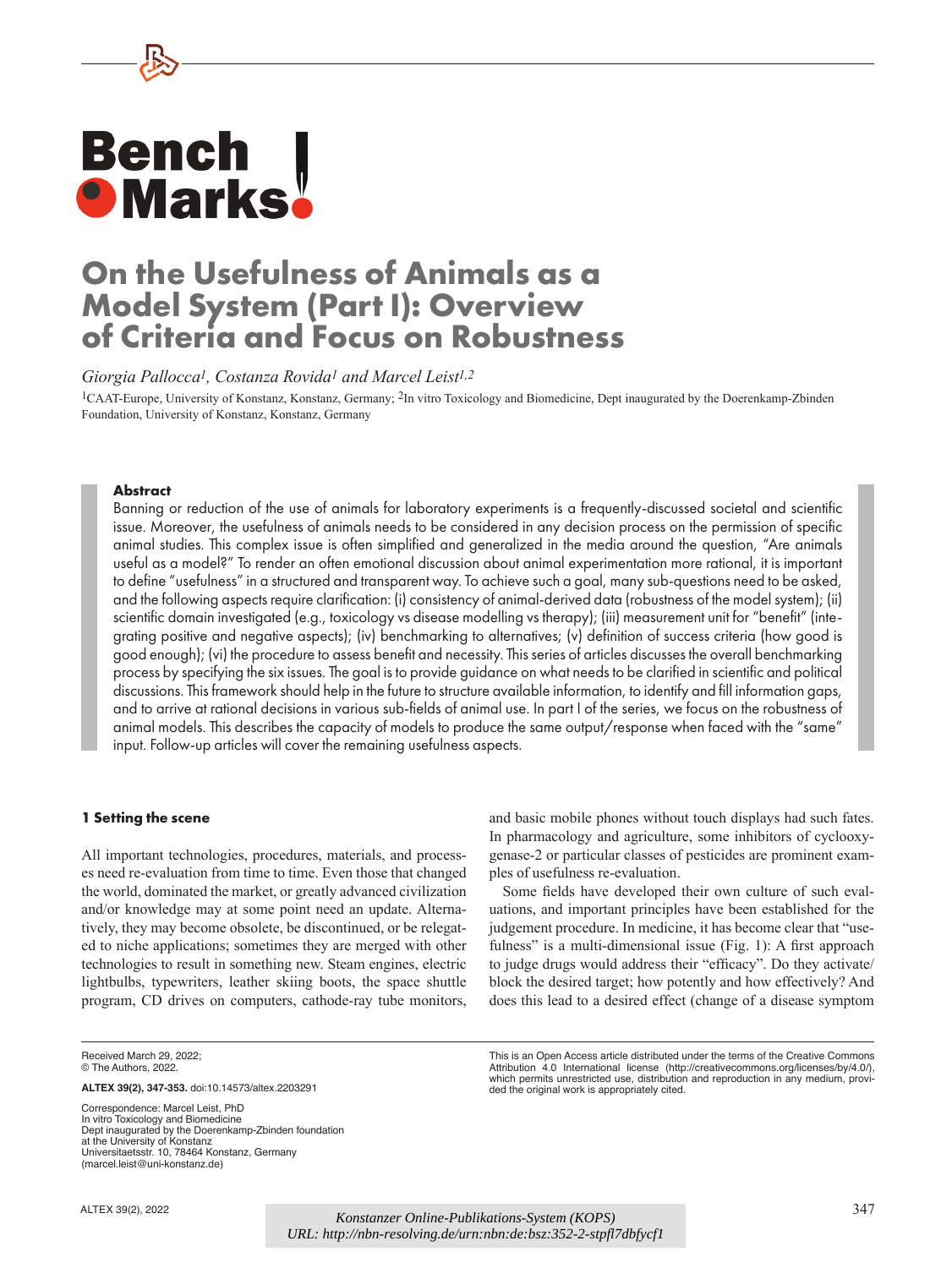

# **Fig. 1: Three key aspects of a test methods' practical usefulness**

The usefulness of a test method depends on several aspects. There are at least three orthogonal (independent) aspects that affect the usefulness of any given application. Thus, several dimensions need to be considered when evaluating usefulness (e.g., of animal-based test methods). A method can be more or less robust (reliable in its output). At any given robustness level, the model has advantages and disadvantages. This ratio results in an overall "net benefit" (which can be negative or positive). Methods of a given net benefit level may be useful in a real-world setting in competition with other methods to solve the same question. The "necessity level" is the relative advantage (or disadvantage) compared to other methods.

or a pathophysiologic parameter)? On the next level, one would ask about "benefit". Two aspects distinguish benefit from efficacy: (i) modification of a target (or of a measurable efficacy parameter) may not benefit a diseased patient (in terms of quality of life, disease progression or severity of symptoms): (ii) concomitant adverse effects may reduce the benefit. Thus, the sum of all advantages and disadvantages for the patient must be considered. A third dimension goes beyond the evaluation of the drug (effects) as such to consider a wider context. This is often termed "necessity" or "comparative benefit". For example, which other drugs are available to treat the same disease/symptom? If there are alternatives that are more beneficial or cheaper or more readily available, the necessity for the new drug will be considered low; if no alternative is available, even a small benefit can be sufficient to deem a new drug beneficial. An important implication is that the necessity, i.e., the overall value of a drug, can change with time. Even a good (beneficial) drug loses necessity if a better one is found. An example is the acid blocker cimetidine, which was the best-selling drug worldwide for a while, but now is only used rarely.

The above example on drugs suggests that asking simply for the "usefulness of animals as a model" may not consider the multi-dimensionality of the problem. When the value of a "model" is at question, even more dimensions may need to be considered than for a drug (e.g., the modelling purpose).

There is a saying that there are no stupid questions. This may be true, but there are questions that are not helpful or that cannot be answered in a meaningful way. Sometimes, it is essential for a good discussion to ask the right questions. Examples for questions of little use are: Are potatoes healthy? Are bicycles fast? Is London well-situated? Do vitamins help? Are diesel engines useful? We feel that the question "Are animals useful as a model?" falls into this category, but the desire and motivation to learn more about the value of animal models are well justified. How do we resolve this apparent conflict? Our suggestion is to better specify the question and to give space to all the different layers of information and dimensions of reasoning that are essential to form an opinion on the overall issue.

# **2 What is needed to judge usefulness**

"Usefulness" is a complex concept. In addition, the term "model" has many aspects. Thus, the question about the "usefulness of animals as a model" cannot be answered with yes or no, and it cannot be defined in two sentences. In this paragraph, we want to outline the landscape of approaches used to come to an evaluation (Fig. 2).

As a starting point, one may consider the features of toxicological models examined in a classical validation process: relevance, predictivity, and robustness (Krebs et al., 2020; Hartung et al., 2013; Judson et al., 2013; Hartung, 2007, 2010).

Robustness is the easiest to handle, especially if expressed in its reverse form: something that is not robust is clearly not useful. Robustness is sometimes also called reliability or reproducibility. It means that the model will produce the same output/response when faced with the "same" input (Leist et al., 2008, 2014). We discuss robustness in more detail in the next section.

Predictivity is generally meant to describe how well the results of the model correlate with reality or with a gold standard. Historical data are used to measure predictivity, and it is hypothesized that the same correlation will apply in the future. Obviously, the quality of prediction will depend on the calibration (often called training) of the model. It will also be affected by how well the future situation correlates with past situations of training. Thus, the development of scientific fields, the application domains of a model, and the objectives/goals of its use play a major role.

Relevance has been the most difficult to tackle in validation processes. It has several aspects, and one of the main approaches is to examine whether the internal working and its mechanisms are similar between model and reality. Sometimes relevance has been called "external validity" to distinguish it from internal va-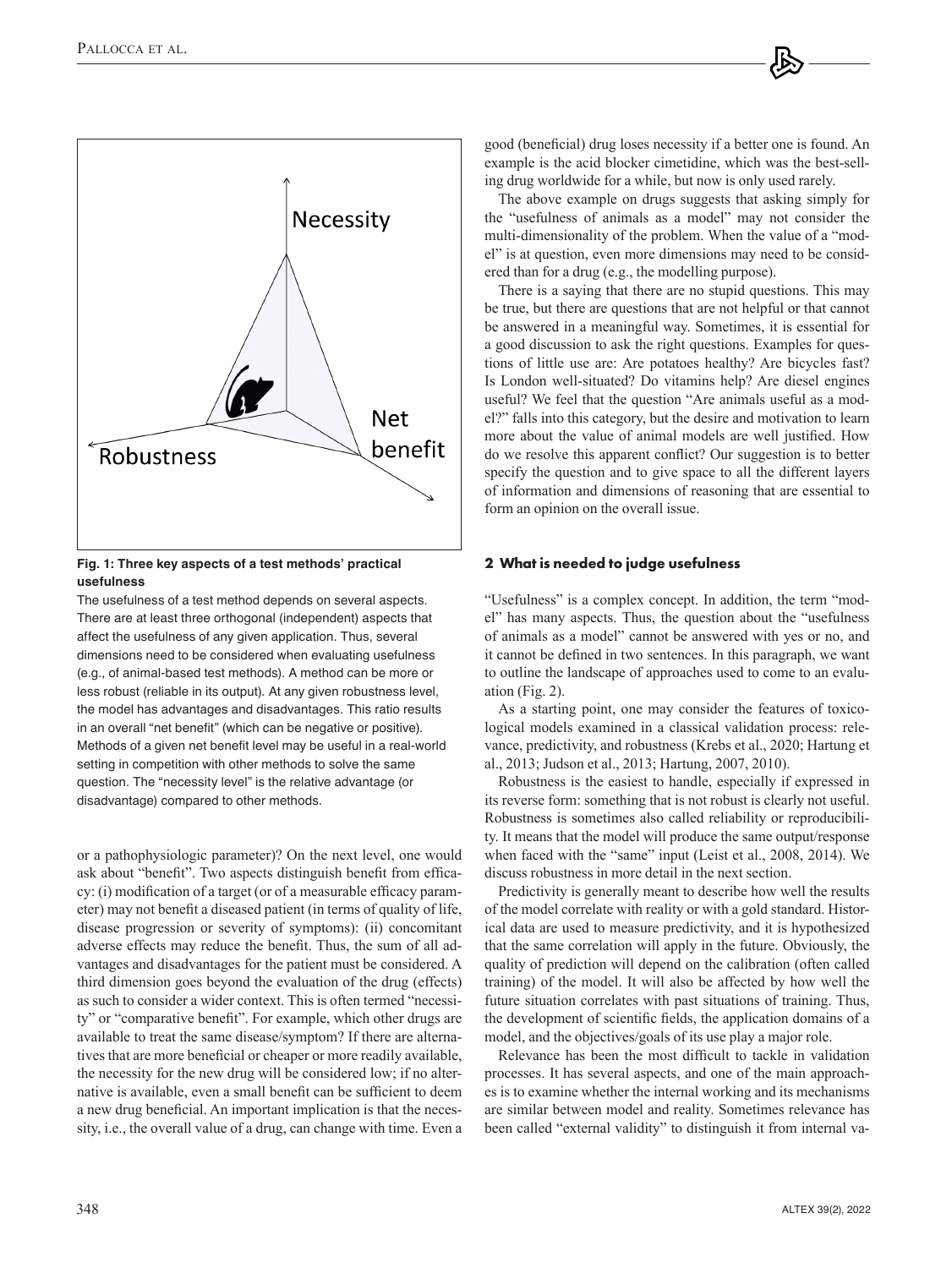

#### **Fig. 2: "Building blocks" of test method usefulness assessment**

The most important concept promoted here is that asking whether animal models are useful or not in general is a problematic approach. We rather suggest that each specific intended use should be considered and evaluated independently. The usefulness of each application domain forms a self-sufficient building. Here we indicate the objective as a roof structure supported by four important columns. These again need to stand on a foundation of robustness. The four supporting columns (i.e., tiers of usefulness evaluation) are the net benefit (sum of advantages and disadvantages), the necessity (the competitiveness vs alternative approaches), the method used for quantification, and the choice of the decision process. The latter includes, e.g., the weight given to timing aspects, i.e., which time period is evaluated for usefulness. The consequence of this approach could be that some domains of animal use turn out to be solid, granite-built fortresses, while others are shaky sheds that crumble at the first touch.

lidity, i.e., robustness (Ferreira et al., 2020). Quantification of this aspect is difficult. For instance, both rodents and humans show chemical-induced carcinogenesis, and many mechanisms leading to neoplasia are similar. This example would suggest a high score for relevance of rodent models for human carcinogenesis. On the other hand, the ratios of sarcomas and carcinomas largely differ between the species, as do the target organs, and the role of immune control. This aspect would score low on relevance. Similarly, occlusion of a cerebral artery in a rodent is similar to occlusion by a thrombus in humans (apparently high relevance), but the outcomes of pharmacological experiments in this situation are largely different (apparently low relevance). Several overviews are available that show that the relevance of animals for humans in biomedical and drug research is based on very thin data (Ferreira et al., 2020; Pistollato et al., 2020). For lack of better tools, "relevance" is often used as a proxy to quantify "predictivity". This assumption is, strictly speaking, not correct, as there may be models with apparently low relevance that show a high predictivity and *vice versa*.

A common, widespread fallacy in the validation process is the following: If a model has been found (empirically) to be useful

for one study, it is assumed that it is useful in general and for any question. The statistician George Box brought forward the famous quote, "*All models are wrong, but some are useful*". This implies that usefulness may be related to concrete purposes and applications, and that (i) the value of a model can only be determined in a defined context, and that (ii) even though no model is 100% correct, its use may be justified in some situations.

The classical elements of toxicological validation are not sufficient to describe the usefulness of animals as models. Although robustness, predictivity and relevance are important, they need to be combined with sharp definitions of the model purpose and its applicability domain. Even with all this done, some further aspects need to be considered.

First, a model is always in competition with other models. How good are these? The answer determines the "necessity" and the "competitive advantage" of a model.

Second, no model only has advantages, it always also has costs and disadvantages. This information needs to be factored in to understand the overall "benefit". Even a broken clock is right twice a day. This is useful at these time points, but it can be confusing at others. (Fig. 1)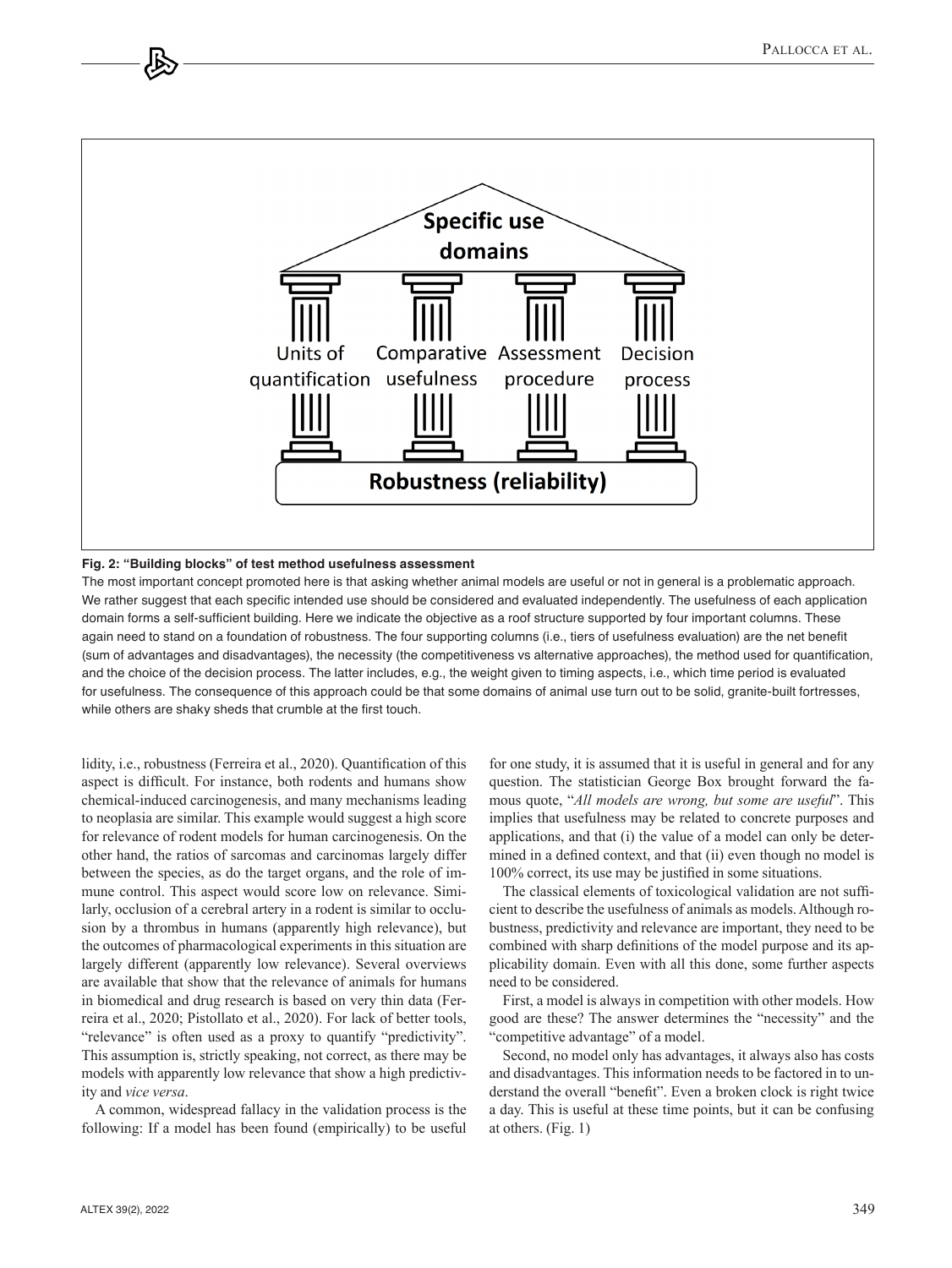

**Fig. 3: Exemplification of aspects that determine the robustness of animal-based test methods**

Five important categories are shown: 1) biological variability of the animals used (and their hygienic/health status), 2) variability caused by fluctuations of environmental parameters (e.g., food, noise, housing), 3) variability arising from the experimental design (e.g., statistics, risk of bias), the experimental procedures, and the quantification of test endpoints, 4) variability arising at the stage of data processing (e.g., dealing with outliers), data presentation, and post-hoc analyses, and 5) uncertainty arising from the choice of the relevant animal model (strain, species, etc.).

Third, "measurement units" need to be established. Is "usefulness" measured in monetary value, in some form of ethical currency, in economic terms, in measures of reputation and fame, etc.?

Fourth, once the measurement unit has been determined, the way to assess this needs to be defined. This item is less trivial than it sounds. Often, the question is: How good is good enough? Is a predictivity of 50% good? What about 5%? Is it sufficient to be qualitatively correct, or is a quantitative statement required?

In this process, it also needs to be decided how much weight should be given to different parameters and how quantitative the measurement methods should be. Very important is also whether one considers the immediate future, the distant future, or a combination thereof. In the current discussion, anecdotal evidence (single cases from the past) is often used as a major line of argument. A scientific approach could be an alternative: A quantification of benefit and necessity may be performed for many fields. Such data may be combined in a meta-analysis using methods established for systematic reviews. Such a comprehensive analysis is not yet available, but it is being attempted for some fields, and a committee has been set up by the National Academy of Sciences of the USA to, e.g., judge the robustness of animal models.<sup>1</sup>

# **3 The knockout criterion: robustness**

#### *Model requirements in general*

A model can be characterized in many ways, and what often comes to mind first is the performance of a model (specificity, sensitivity, accuracy, etc. of predictions), i.e., its predictivity. The internal construction of the model, i.e., its relevance, is only considered as second thought: How does it work, which aspects of the reality does it reflect well or less well, are the outcomes observed in the model and in reality based on the same internal steps and functional relationships of its elements, etc.? Robustness, the most important criterion, the "*one to rule them all*" (to cite a passage from Tolkien's *Lord of the Rings*) is often neglected, as it is taken for granted. What is this fundamental criterion on which all others are built – the *conditio sine qua non*? The importance of robustness has been stressed in the editorial to an entire journal volume on animal models and their validity (Pound, 2020).

If a model is robust, it will produce the same output/response when given the "same" input (Leist et al., 2008, 2014). This means that the results should be independent of the experimenter

<sup>1</sup> <https://bit.ly/3JO3aBv>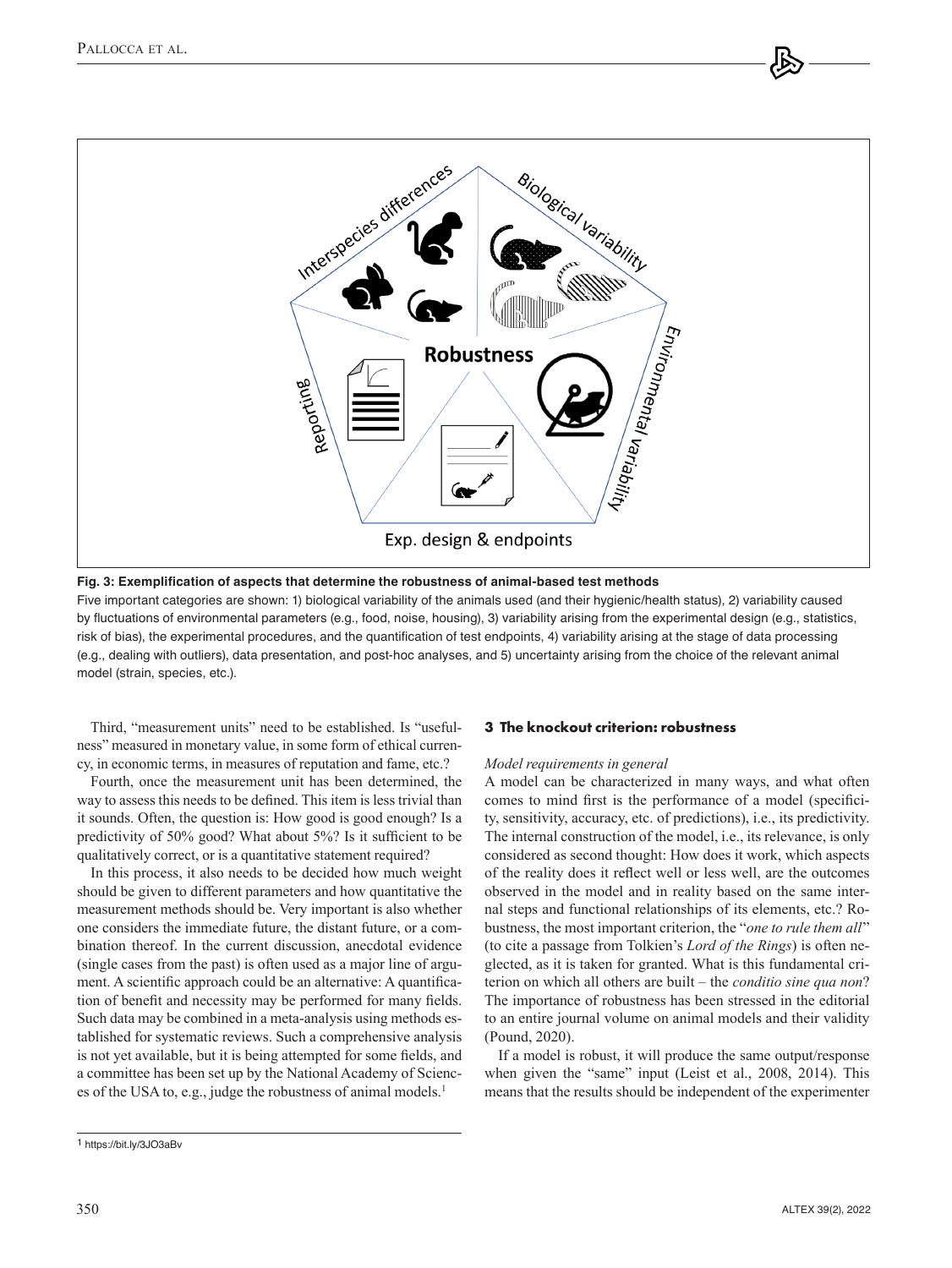using the model, or the time, or the place. If the model is the basis of a test method, its robustness is described in terms of variance between technical replicates, between independent runs within a laboratory, and as interlaboratory reproducibility.

#### *Factors affecting robustness*

The above examples indicate that "same" input conditions are hard to define. In case of animal models, several animal-specific parameters need to be considered that can influence the output of a model: the strain, the provider of the strain, the feed, the caging, the bedding, etc. (Fig. 3). If one thinks further, the various non-animal parameters such as environmental lighting, sound, smell, temperature, experimental dosing, solvent, handling, etc. already indicate that replicating exactly the "same" input is impossible.

Variability of input parameters of animal models has two fundamentally different reasons: First, it is not possible to completely avoid all variation in parameters known to potentially affect the model and the outcome of an experiment. Second, there are always unknown parameters that may affect an experiment and that are not controlled. Examples for the latter point include, e.g., scents of the cosmetic and personal care products used by the animal caretaker, a fight between animals having happened before the experiment, a small failure/mistake in the supply chain/production procedure that generated the feed or bedding, etc.

Since not all parameters can be controlled, "robustness" not only measure the highly reproducible functioning of the model, but also implies some resilience to unavoidable variations of conditions.

#### *The influence of uncertainty on robustness*

Some parameter variations are unavoidable because of the stochastic nature of all physical interactions, chemical reactions, and biological phenomena. This condition means that each output value of an experiment is a distribution function of values that is very narrow around an average in optimal cases, or broad in many other cases. The uncertainty arising from this is called aleatoric uncertainty (from *alea* = the dice). On top of this, variability may be further increased by a lack of knowledge (epistemic uncertainty). For instance, in a litter of mice, it may make a difference in which position a given pup was in the uterus, at which time it was delivered relative to its litter mates, how its access was to mothers' milk, etc. We do not usually have this type of information, but such parameters contribute to a size and age variation within a litter of genetically identical mice. This may, in the end, affect the variability of outcomes in animal experiments.

How relevant are such theoretical considerations in the real world? Is there an issue with the robustness of animal models? Are there data on the variability of different parameters? The issue is complex, as measures of variability need to be agreed upon, and they will strongly depend on the endpoints assessed and the model predictions required. However, it is broadly recognized in the field that there is such an issue (Hartung and Leist,

2008; Busquet et al., 2020; Daneshian et al., 2015). For instance, CAMARADES centres<sup>2</sup> address this point, and it has been suggested that the classical 3Rs principle, replacement, reduction and refinement, should be expanded by three further Rs (robustness, registration and reporting) for animal studies (Strech and Dirnagl, 2019). The fact that large initiatives deal with the issue suggests that the robustness of animal studies can be a real-world problem.

However, there is also evidence that this may not necessarily be an inherent problem of high uncertainty of data derived from animals as a model (Kafkafi et al., 2018). It has rather been found that the robustness of research data is affected by aspects other than the aleatory uncertainty (variations in the system due to insufficient stability). There are also "human" factors, including weaknesses in experimental design, incomplete data reporting, and inadequate dealing with the risk of bias. Such shortcomings may be avoided by implementing adequate rules for experimenters and their institutions, including mandatory study preregistration (Begley et al., 2015; Vogt et al., 2016; Bert et al., 2019).

There is a broad scientific debate on the potential to reduce the variability in animal studies by standardization (Richter et al., 2009, 2010). A critical outcome of respective studies is that reducing variance by rigid standardization may negatively impact the predictivity of animal models (Voelkl et al., 2021). This may require more consideration in the experimental design (Voelkl et al., 2020).

It has also been noted that poor reporting affects the robustness of animal models (Kilkenny et al., 2010). This problem should not occur in studies complying with the updated ARRIVE (Animal Research: Reporting of In Vivo Experiments) guidelines (Percie du Sert et al., 2020).

#### *Robustness vs predictivity*

In the discussion on robustness, the term as such has not only various aspects (see above) in its classical sense, but it is sometimes also used in the sense of "reliability of prediction" (van der Worp et al., 2010). The latter is strongly related to another model feature, predictivity. This fuzzy use of concepts in the literature shows that the various parameters of a model are in fact not fully independent of one another and are sometimes hard to separate (predictivity cannot be defined in the absence of robustness, while robustness can only be measured when some prediction goal is considered).

#### *Examples of model robustness*

Toxicology is an area that is particularly suitable to define robustness of animal models as study protocols are highly standardized, several data sets on repeated experiments are available (e.g., toxicity of chemical X, measured by companies Y and Z), and rules on documentation have been established under the framework of good laboratory practice (GLP). Moreover, there is less uncertainty in looking at a potential adverse outcome (2-dimensional uncertainty: animal physiology x drug effects), than

<sup>2</sup> <https://www.ed.ac.uk/clinical-brain-sciences/research/camarades/about-camarades>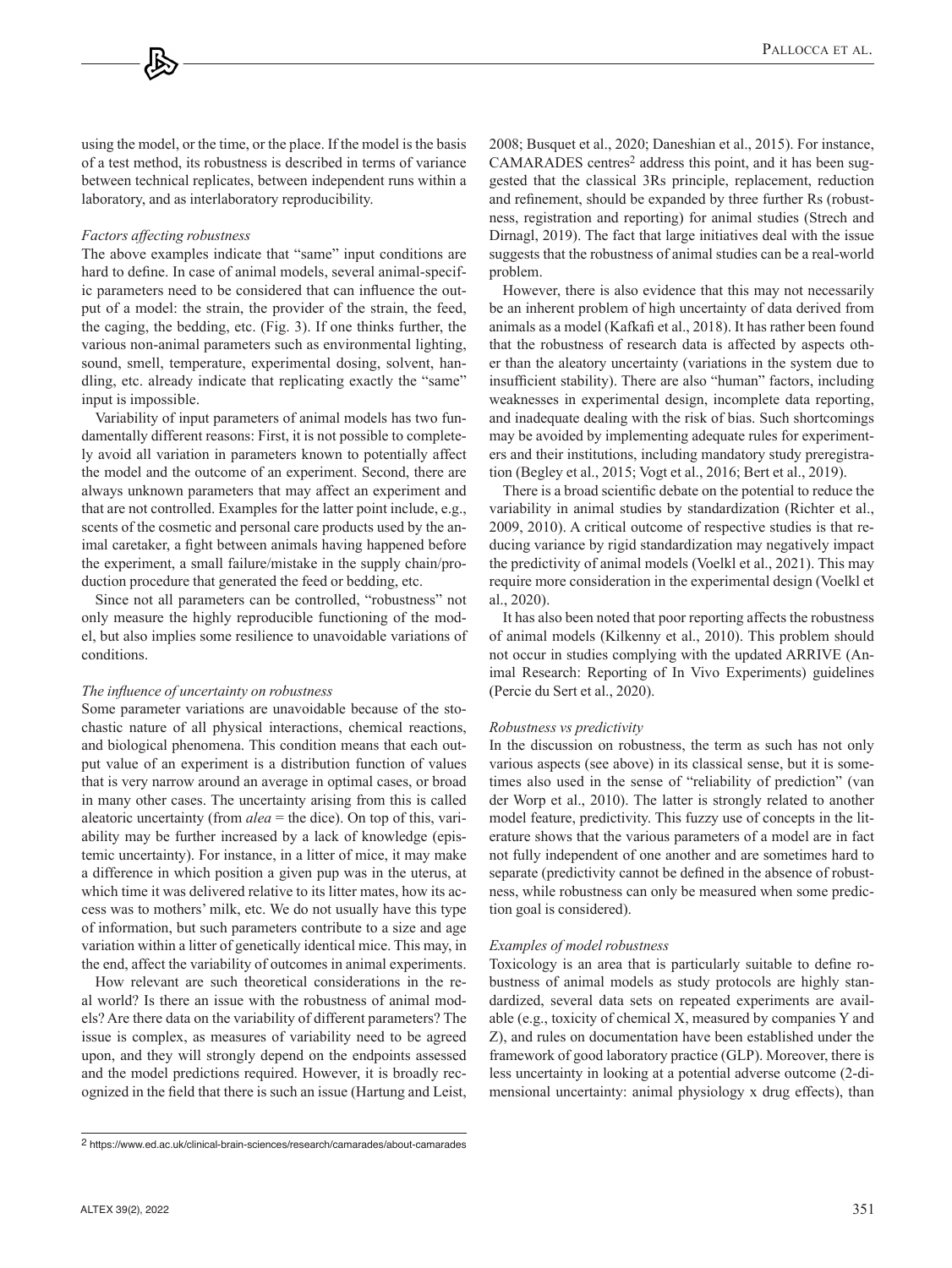Some toxicological data sets suggest that the robustness of animal models can be less than ideal. For instance, data collected on the uterotrophic assay in the context of the US Environmental Protection Agency (EPA) endocrine disruptor program showed a very high variability of animal data (Browne et al., 2015). Similar observations were made, e.g., for the Draize eye irritation test data in the European Chemicals Agency (ECHA) database (Luechtefeld et al., 2016a), where in substances tested multiple times in the same animal model there was a 10% chance of a non-irritant evaluation after a prior severe-irritant result according to UN GHS classification criteria. In contrast, some areas of toxicology show that animal studies can yield robust data, such as for oral toxicity data in the same database (Luechtefeld et al., 2016b). However, it is important to note that few studies quantify the precision of animal models so that one can rationally discuss what "robust" means for this field. Another important approach was the mining of ToxRefDB (one of the world's largest *in vivo* toxicology databases curated and run by the US EPA) for studies (> 3500 chemicals) on repeated-dose toxicity (Ly Pham et al., 2020). It found that animal data correlate with one another with a maximal  $r^2$  of 0.55-0.7. This finding would mean that a toxicity threshold of 10 mg/kg/day found in one study may in reality mean anything from 1-100 mg/kg/day (95% confidence interval).

More data on robustness may have been collected by pharmaceutical companies that have used animal models for drug screening. The discovery of many psychiatric drugs and their successful use avoiding cardiotoxicity (long QT syndrome, torsades de points) suggests good robustness in such areas.

In summary, the background data on robustness of animal models are relatively scarce, and they possibly differ strongly between application areas. This aspect suggests that follow-up studies are needed to clarify how robust different types of animal models are.

# *Inter-species robustness*

Toxicological studies can also address the important question how robust data from animal studies are when species or strains are compared. Some limited but dramatic examples show that there are such species differences, e.g., of mice vs New Zealand white rabbits concerning the toxicology of thalidomide or of different mouse strains concerning hepatotoxicity of arylhydrocarbon (Ah) receptor ligands. Leaving examples that can be easily explained by known physiological differences (transporters, metabolizing enzymes, etc.) aside, there are still issues of higher susceptibilities of, e.g., rats over mice for chemical-induced peripheral neuropathies or for mice over rats concerning liver carcinogenesis. In general, large toxicological areas (like developmental and reproductive toxicity) show inter-species robustness that is as low as 60% (Smirnova et al., 2018). Large variation has also been observed in the bioavailability of chemicals (Grass and Sinko, 2020) or in chronic toxicity endpoints recorded during cancer studies of mice and rats (Wang and Gray, 2015). Although this is discussed here mainly as a robustness issue (variability between animals), such data are also important for the predictivity discussion: In cases where there are pronounced differences between species (or strains): Which one should be chosen for prediction of human effects?

### **4 Conclusion and outlook**

It is important to note that we are dealing here mainly with the structuring of arguments, not with the data themselves. Moreover, our discussion does not address research on animals as such, as in veterinary and basic biology research projects, but only on research where animals are taken as models of humans.

In this first part of the article mini-series, we have discussed robustness as one of the main parameters that needs to be considered for an unbiased and comprehensive evaluation of animal model usefulness. The aspects related to the benefit and necessity of a particular animal model (Fig. 1), based on the chosen metrics and evaluation strategy (Fig. 2), will be addressed in a later BenchMarks article.

Eventually, an approach supported by solid data and a transparent process on how to integrate them will be required for a realistic evaluation of the usefulness of animal-based tests. However, it should already have become clear that animal models should be evaluated like any other model. This is often still not the case. Animals are considered the gold standard in several research fields; and even today, reification<sup>3</sup> of animal models is widespread in scientific and political discussions (sometimes by mistake/misconception; sometimes on purpose). A recent detailed report by the UK's All-Party Parliamentary Group (APPG) for human-relevant science made clear that misconceptions on the usefulness of animal experiments may be one of the fundamental reasons preventing medical progress through the use of other, non-animal models.4

#### **References**

- Begley, C., Buchan, A. and Dirnagl, U. (2015). Robust research: Institutions must do their part for reproducibility. *Nature 525*, 25-27. [doi:10.1038/525025a](https://doi.org/10.1038/525025a)
- Bert, B., Heinl, C., Chmielewska, J. et al. (2019). Refining animal research: The animal study registry. *PLoS Biol 17*, e3000463. [doi:10.1371/journal.pbio.3000463](https://doi.org/10.1371/journal.pbio.3000463)
- Browne, P., Judson, R. S., Casey, W. M. et al. (2015). Screening chemicals for estrogen receptor bioactivity using a computa-

<sup>3</sup> Reification means that model and reality (or idea vs real thing) are obfuscated. A common case of reification is the confusion of a model with reality, paraphrasing Alfred Korzybski, "*the map is not the territory, and an Alzheimer mouse is not an Alzheimer patient* ".

<sup>4</sup> <https://bit.ly/3wNx3yw>